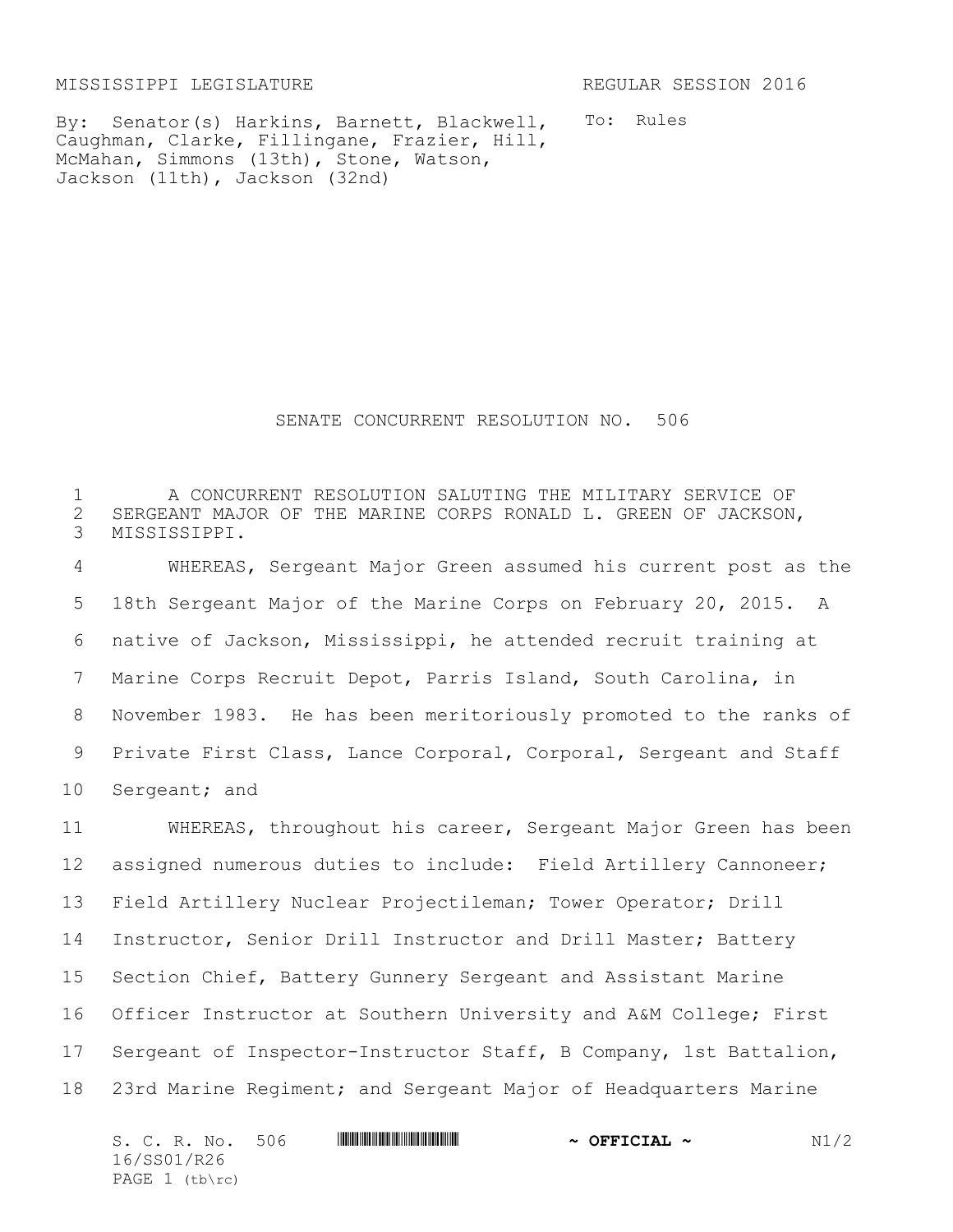Corps Henderson Hall, Marine Corps Forces Europe/Marine Corps Forces Africa, and 1st Marine Expeditionary Force; and

 WHEREAS, he was deployed to Somalia with the 13th Marine Expeditionary Unit (Special Operations Capable) during Operation Restore Hope in 1993; to South America in support of Operation United Americas (UNITAS) in 2002; and with Marine Light Attack Helicopter Squadron 169 in support of Operation Iraqi Freedom in 2006; and

 WHEREAS, Sergeant Major Green holds a Bachelor of Science Degree in Cybersecurity and a Master of Science Degree in Cybersecurity Policy from the University of Maryland University College. Sergeant Major Ronald Green attended Jim Hill High School and played in the band, and attended Alcorn State University, Lorman, Mississippi, for one year. Sergeant Major Green's father, Wilbur Walters, is a retired Deputy Superintendent of Schools in Hinds County; his mother passed away in 2003. He has two brothers and one sister who reside in Jackson, Mississippi. One of his brothers is the Assistant Chair of the Engineering Department at Jackson State University; and WHEREAS, the post of Sergeant Major of the Marine Corps was established in 1957 as the Senior Enlisted Advisor to the Commandant of the Marine Corps, the first such post in any of the five branches of the United States Armed Forces. In 1970, the distinctive rank insignia of the Sergeant Major of the Marine

Corps was authorized and features the Eagle, Globe and Anchor

S. C. R. No. 506 **WILLIAM WEIGHT THE REAL ~** OFFICIAL ~ 16/SS01/R26 PAGE 2 (tb\rc)